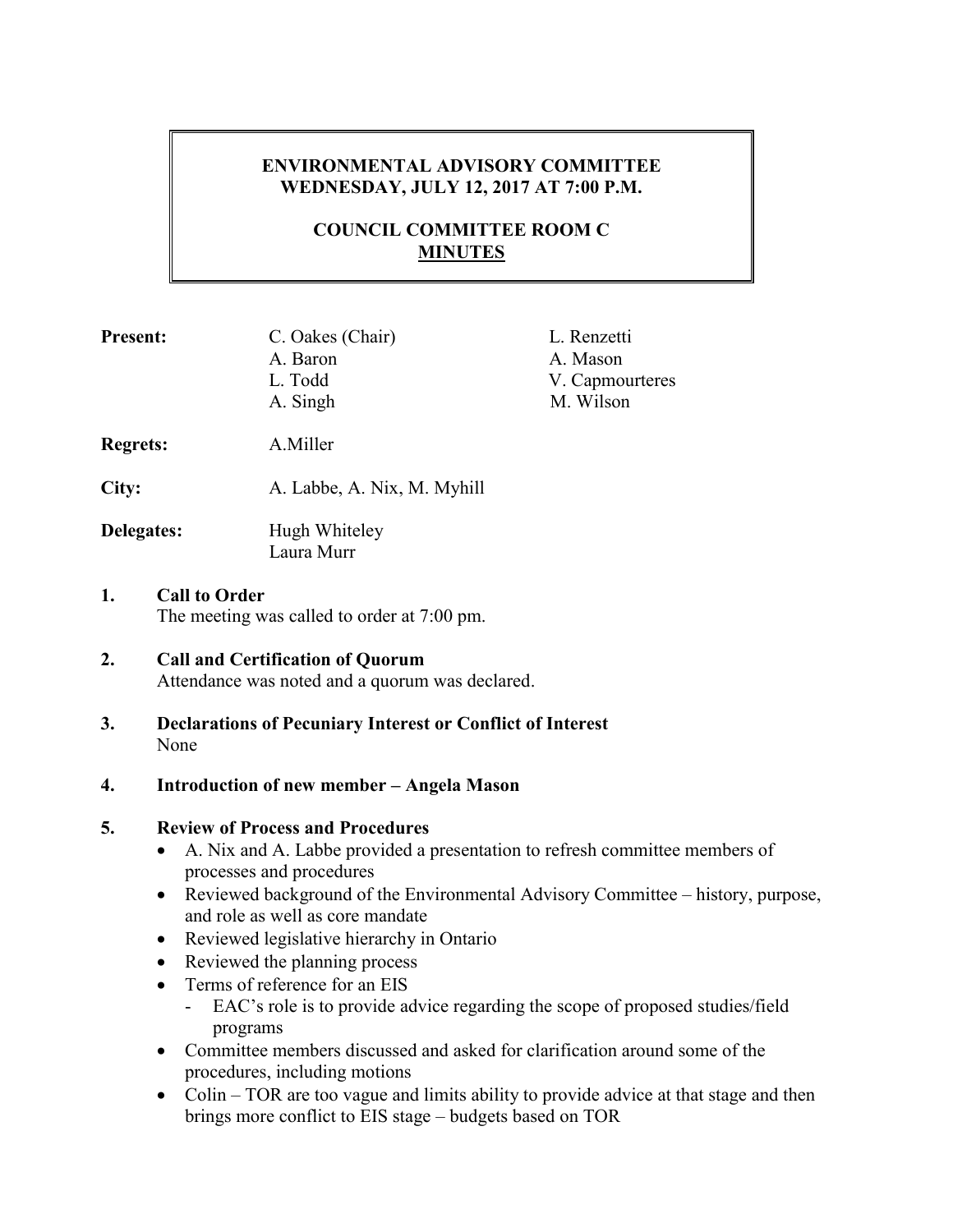#### **Natural Heritage Action Plan (NHAP)**

- A. Nix and A. Labbe introduced the Natural Heritage Action Plan
- The NHAP will identify and prioritize the development of additional resources (studies, guidelines and implementation tools) and recommendations which serve to implement the policies and objectives found within the Official Plan.
- The Committee will informed of the work plan moving forward
- Reviewed NHAP themes and topic areas
- Reviewed timing and next steps

#### **Hearing of delegates:**

## **Hugh Whiteley**

- Concerns about the NHAP as the main document governing subwatershed planning not always just a subwatershed plan, it is about all city policies (i.e. development)
- Concerns about suggestion that water protection is just within natural heritage far beyond this
- No mention of social side greenbelt expansion, province will implement policies, getting people to experience rivers, etc.
- Concerns around not properly aligning this with other City department master plans
- No open space master plan which was core land use plan prior
- No action taken on monitoring plans (e.g. Hanlon Creek) need to assemble group to review these plans
- Recover funds set aside for a community monitoring program for Torrance Creek to establish current state of surface water
- Emphasis should be given to prioritizing a list of restoration areas and major gaps
- Consider EAC mandate expansion

## **Laura Murr**

- Concern around funding for follow up work plans are promising, but no action taken for following up
- Concerns around gap between parks and recreation, and protection between natural heritage areas – these areas all seen as recreation areas when they are natural heritage areas
- Need to protect what we have without too much encroachment
- Need to consider where we provide spaces for people
- Stormwater ponds although not intended for wildlife, they are significant habitat that need to be considered during remediation – policy needed for this
- Neglect to follow up with many past strategies and need to ensure we protect these areas in the future
- Use public efforts to get rid of invasive species
- Leash free enclosed area needed for City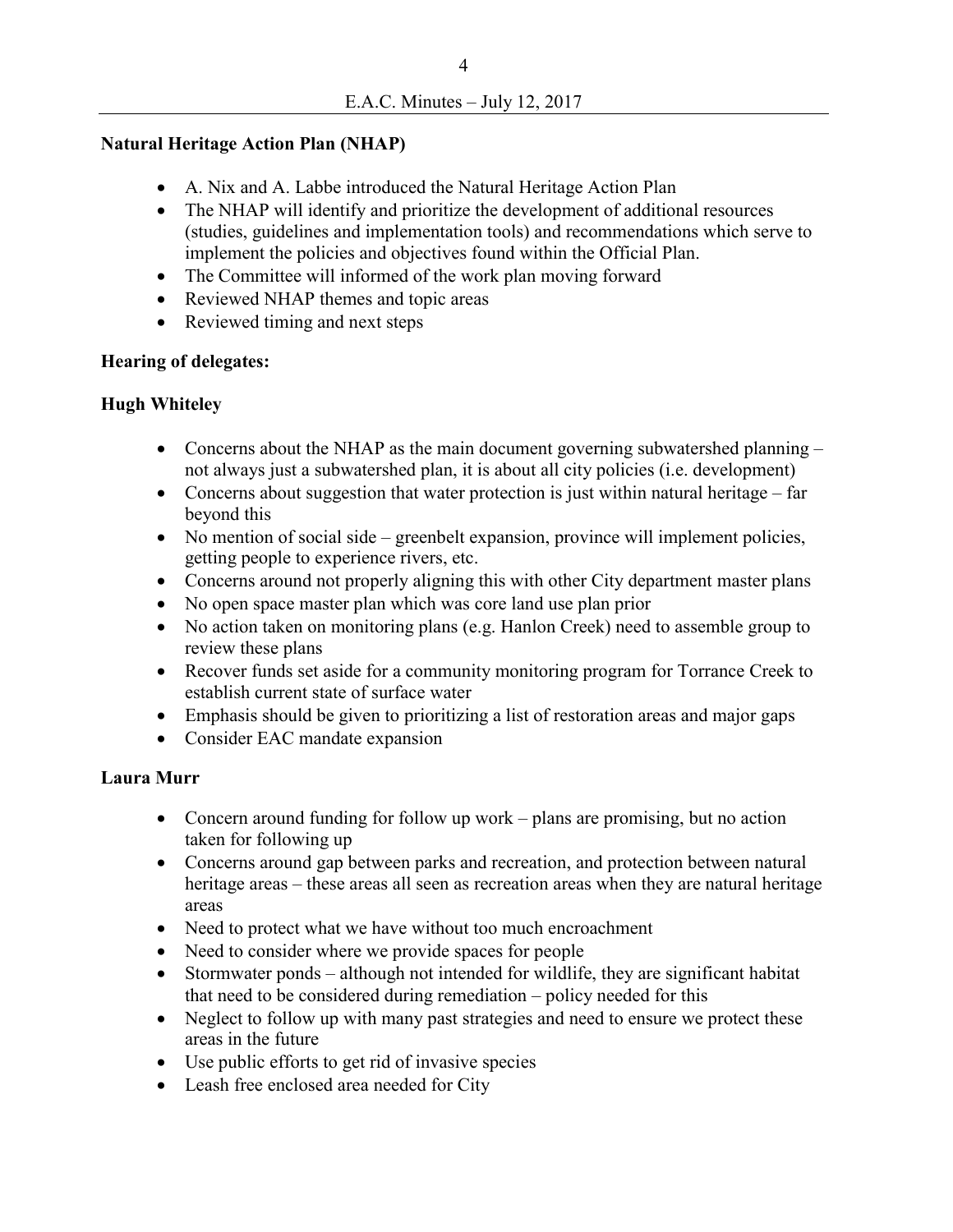## **EAC Discussion:**

- London has good guideline for developing trails in significant areas
- Baseline analysis public will be great resource in capturing what was and knowing where things were – this will help facilitate restoration process
- Look at policy which would not allow stormwater management dry facility to become a wet facility

# **Moved by L. Todd and seconded by V. Capmourteres**

**The environmental advisory committee recommends the city consider the following in the preparation of the NHAP:** 

- **That the City develop a guideline for trail development in significant natural areas;**
- **That during the public consultation process that city staff take part in events and go to citizens rather than expect citizens to come to City Hall;**
- **That to best protect the natural heritage system a low priority be placed on the retrofit of existing dry SWM facilities into wet facilities and that water quality objectives be met through source controls, conveyance controls and more environmentally sensitive end of pipe facilities;**
- **That priority be placed on the completion/update of subwatershed studies;**
- **That the restoration plan look for opportunities beyond the identified restoration areas including the removal of private and public infrastructure;**
- **Recognize the need for integration with other City plans and departments; and**
- **Prioritize the development of the useful and adaptable natural heritage database that also includes adequate data management and data sensitivity plans.**

**Motion Carried -Unanimous-**

**6. Approval of Minutes from May 10, 2017.**

**Moved by L. Renzetti and seconded by A. Singh,** 

**THAT the minutes from the May 10, 2017 meeting be approved as amended.** 

**Motion Carried -6 moved, 2 abstained-**